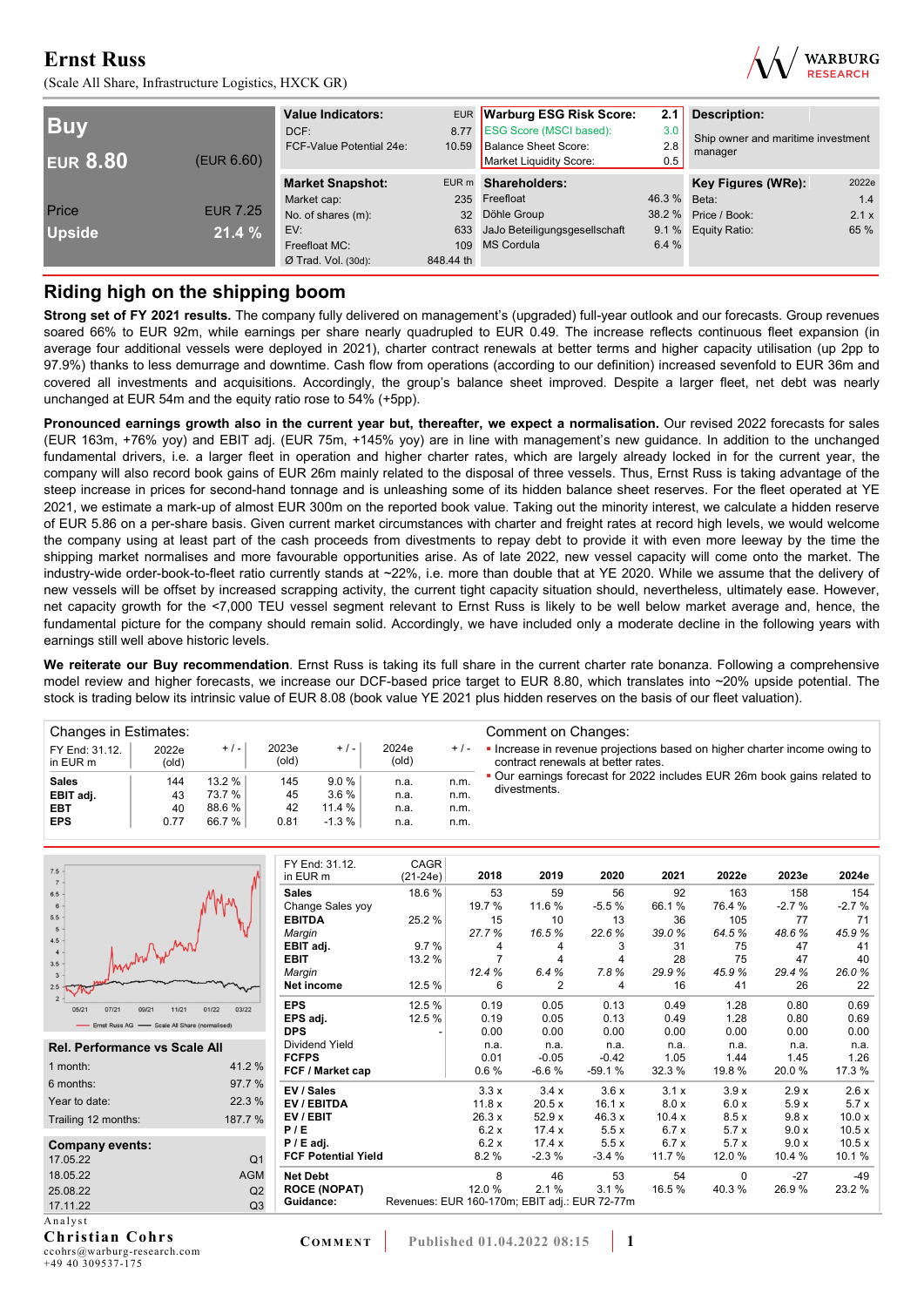



## **Company Background**

- Ernst Russ invests in shipping projects for its own account and on behalf of third parties with the aim of generating stable income from charter proceeds in the long term.
- The scope of services includes the identification and purchase of suitable vessels, structuring of financing, development of a deployment strategy, selection of partners (technical management, crewing) and monitoring.
- The company's fleet currently comprises 28 fully-consolidated vessels as well as various minority holdings.
- To a small extent, the company is also still active in the management of closed-end funds on behalf of large trust companies and fund providers.

## **Competitive Quality**

- Charter companies account for >50% of the overall container ship capacity. The supply side is highly fragmented with various small, but no dominant, players. Ernst Russ represents ~0.3% of the charter tonnage.
- Continuous fleet expansion further improves diversification with regards to ship classes, charter periods and remaining economic lifetime of the vessels, resulting in a superior risk profile versus single ship companies.
- Ernst Russ' good financial position and access to the capital market represent a clear competitive advantage over non-listed providers in terms of flexibility and financing costs of the assets deployed.
- Close ties to the Döhle group provide superior expertise and access to lucrative charter deals or vessel transactions.

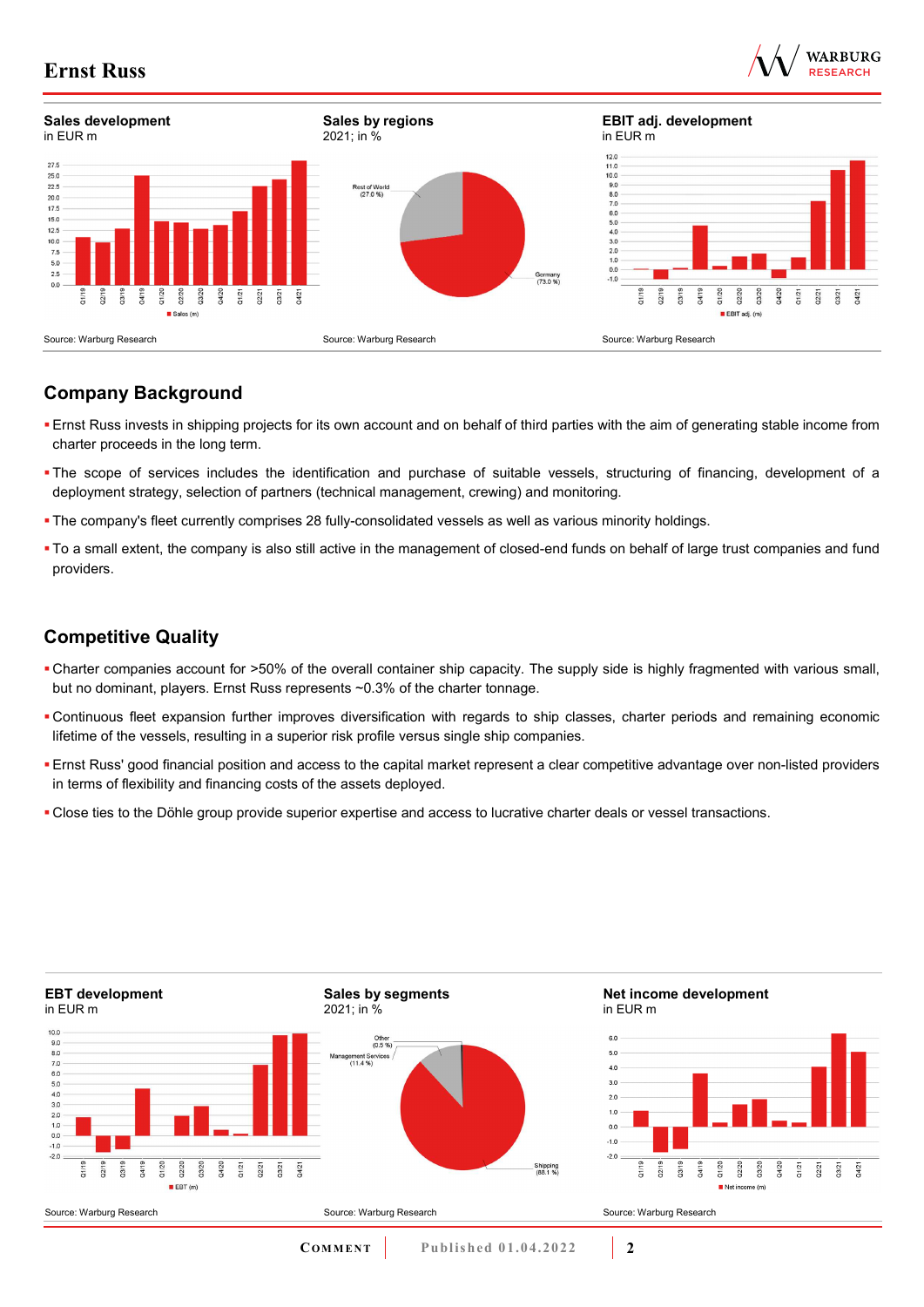

| DCF model                      |              |             |                           |             |           |             |                     |                              |                            |             |                |                       |                |             |
|--------------------------------|--------------|-------------|---------------------------|-------------|-----------|-------------|---------------------|------------------------------|----------------------------|-------------|----------------|-----------------------|----------------|-------------|
|                                |              |             | Detailed forecast period  |             |           |             |                     |                              | <b>Transitional period</b> |             |                |                       |                | Term. Value |
| Figures in EUR m               | 2022e        | 2023e       | 2024e                     | 2025e       | 2026e     | 2027e       | 2028e               | 2029e                        | 2030e                      | 2031e       | 2032e          | 2033e                 | 2034e          |             |
| Sales                          | 163          | 158         | 154                       | 151         | 149       | 151         | 152                 | 154                          | 155                        | 157         | 159            | 160                   | 162            |             |
| Sales change                   | 76.4%        | $-2.7%$     | $-2.7%$                   | $-2.0%$     | $-1.0%$   | 1.0%        | 1.0%                | 1.0%                         | 1.0%                       | 1.0%        | 1.0%           | 1.0%                  | 1.0%           | 2.0%        |
| <b>EBIT</b>                    | 75           | 47          | 40                        | 36          | 34        | 34          | 35                  | 35                           | 35                         | 36          | 36             | 37                    | 37             |             |
| EBIT-margin                    | 45.9%        | 29.4%       | 26.0%                     | 23.6%       | 22.6%     | 22.6%       | 22.7%               | 22.8%                        | 22.8%                      | 22.9%       | 22.9%          | 22.9%                 | 23.0%          |             |
| Tax rate (EBT)                 | 0.7%         | 1.2%        | 1.4%                      | 1.8%        | 1.9%      | 2.0%        | 2.2%                | 2.3%                         | 2.4%                       | 2.5%        | 2.6%           | 2.8%                  | 2.9%           |             |
| <b>NOPAT</b>                   | 74           | 46          | 40                        | 35          | 33        | 33          | 34                  | 34                           | 35                         | 35          | 35             | 36                    | 36             |             |
| Depreciation                   | 30           | 30          | 31                        | 30          | 30        | 30          | 30                  | 30                           | 29                         | 29          | 29             | 29                    | 29             |             |
| in % of Sales                  | 18.6%        | 19.2%       | 19.8%                     | 20.1%       | 20.2%     | 19.9%       | 19.5%               | 19.2%                        | 18.9%                      | 18.6%       | 18.3%          | 18.1%                 | 17.8%          |             |
| Changes in provisions          | $\mathbf 0$  | $\mathbf 0$ | $\mathbf 0$               | $\Omega$    | 0         | $\mathbf 0$ | $\mathbf 0$         | $\mathbf 0$                  | $\Omega$                   | $\mathbf 0$ | $\mathbf 0$    | $\mathbf 0$           | $\mathbf 0$    |             |
| Change in Liquidity from       |              |             |                           |             |           |             |                     |                              |                            |             |                |                       |                |             |
| - Working Capital              | $\mathbf{1}$ | $\mathbf 0$ | $\mathbf 0$               | $\mathbf 0$ | $\pmb{0}$ | $\mathbf 0$ | $\mathbf 0$         | $\mathbf 0$                  | $\mathbf 0$                | 0           | $\mathbf 0$    | $\mathbf 0$           | $\mathbf 0$    |             |
| - Capex                        | 31           | 31          | 31                        | 31          | 30        | 30          | 30                  | 30                           | 30                         | 30          | 29             | 29                    | 29             |             |
| Capex in % of Sales            | 18.9%        | 19.5%       | 20.1%                     | 20.2%       | 20.3%     | 20.0%       | 19.7%               | 19.4%                        | 19.1%                      | 18.9%       | 18.6%          | 18.3%                 | 18.0%          |             |
| - Other                        | 33           | 21          | 18                        | 16          | 15        | 15          | 16                  | 16                           | 16                         | 16          | 16             | 17                    | 17             |             |
| Free Cash Flow (WACC<br>Model) | 40           | 25          | 21                        | 18          | 18        | 18          | 18                  | 18                           | 18                         | 19          | 19             | 19                    | 19             | 19          |
| PV of FCF                      | 39           | 22          | 18                        | 14          | 13        | 12          | 11                  | 10                           | 10                         | 9           | 8              | 8                     | $\overline{7}$ | 123         |
| share of PVs                   |              | 25.90 %     |                           |             |           |             |                     | 33.58 %                      |                            |             |                |                       |                | 40.52 %     |
| Model parameter                |              |             |                           |             |           |             |                     | Valuation (m)                |                            |             |                |                       |                |             |
| Derivation of WACC:            |              |             | Derivation of Beta:       |             |           |             |                     | Present values 2034e         |                            | 180         |                |                       |                |             |
|                                |              |             |                           |             |           |             |                     | <b>Terminal Value</b>        |                            | 123         |                |                       |                |             |
| Debt ratio                     | 18.60 %      |             | <b>Financial Strength</b> |             |           | 1.10        |                     | <b>Financial liabilities</b> |                            |             | 79             |                       |                |             |
| Cost of debt (after tax)       | 3.9%         |             | Liquidity (share)         |             |           | 1.50        |                     | <b>Pension liabilities</b>   |                            |             | $\overline{2}$ |                       |                |             |
| Market return                  | 7.00 %       |             | Cyclicality               |             |           | 1.40        | Hybrid capital      |                              |                            |             | $-16$          |                       |                |             |
| Risk free rate                 | 1.50 %       |             | Transparency              |             |           | 1.40        |                     | Minority interest            |                            |             | $\mathbf 0$    |                       |                |             |
|                                |              |             | <b>Others</b>             |             |           | 1.35        |                     | Market val. of investments   |                            |             | 19             |                       |                |             |
|                                |              |             |                           |             |           |             | Liquidity           |                              |                            | 26          |                | No. of shares (m)     |                | 32.4        |
| <b>WACC</b>                    | 7.99%        |             | <b>Beta</b>               |             |           | 1.35        | <b>Equity Value</b> |                              |                            | 284         |                | Value per share (EUR) |                | 8.77        |
|                                |              |             |                           |             |           |             |                     |                              |                            |             |                |                       |                |             |

#### **Sensitivity Value per Share (EUR)**

|      |                  | <b>Terminal Growth</b> |       |       |       |                      |       |       |                  | Delta EBIT-margin |         |      |                                         |       |       |           |
|------|------------------|------------------------|-------|-------|-------|----------------------|-------|-------|------------------|-------------------|---------|------|-----------------------------------------|-------|-------|-----------|
|      | <b>Beta WACC</b> | 1.25 %                 | .50 % | .75 % |       | <b>2.00 %</b> 2.25 % | 2.50% | 2.75% | <b>Beta WACC</b> | $-1.5$ pp         | -1.0 pp |      | $-0.5$ pp $+0.0$ pp $+0.5$ pp $+1.0$ pp |       |       | $+1.5$ pp |
| 1.57 | 9.0%             | 7.36                   | 7.44  | 7.54  | 7.64  | 7.74                 | 7.86  | 7.98  | $1.57$ 9.0 %     | 6.73              | 7.03    | 7.33 | 7.64                                    | 7.94  | 8.24  | 8.55      |
|      | 1.46 $8.5\%$     | 7.82                   | 7.92  | 8.04  | 8.16  | 8.29                 | 8.43  | 8.59  | 1.46 $8.5\%$     | 7.18              | 7.51    | 7.83 | 8.16                                    | 8.48  | 8.81  | 9.13      |
|      | $1.41$ 8.2 %     | 8.07                   | 8.19  | 8.31  | 8.45  | 8.60                 | 8.76  | 8.93  | 1.41 $8.2\%$     | 7.44              | 7.78    | 8.11 | 8.45                                    | 8.79  | 9.12  | 9.46      |
|      | $1.35$ 8.0 %     | 8.34                   | 8.47  | 8.61  | 8.77  | 8.93                 | 9.11  | 9.31  | $1.35$ 8.0 %     | 7.72              | 8.07    | 8.42 | 8.77                                    | 9.12  | 9.46  | 9.81      |
|      | 1.29 $7.7\%$     | 8.64                   | 8.78  | 8.94  | 9.11  | 9.29                 | 9.50  | 9.72  | 1.29 $7.7\%$     | 8.02              | 8.38    | 8.74 | 9.11                                    | 9.47  | 9.84  | 10.20     |
|      | $1.24$ 7.5 %     | 8.96                   | 9.12  | 9.29  | 9.48  | 9.69                 | 9.92  | 10.18 | $1.24$ 7.5 %     | 8.34              | 8.72    | 9.10 | 9.48                                    | 9.86  | 10.24 | 10.62     |
|      | $1.13$ $7.0\%$   | 9.67                   | 9.87  | 10.10 | 10.34 | 10.61                | 10.91 | 11.24 | $1.13$ $7.0\%$   | 9.10              | 9.51    | 9.93 | 10.34                                   | 10.75 | 11.17 | 11.58     |

**Peak EBITDA margin modelled in for 2022** 

For the years 2023-2026, we assume a market normalisation and lower earnings, followed by a flattish trend thereafter

**Taxes mainly determined by the tonnage of the ships; cost of debt set at 4% (pre-tax)** 

Market value of investments = multiple of 12x on investment income 2024e; minorities considered in the FCF calculation

Hybrid capital = adjusting for M&A and divestments (cash out / in, consolidation)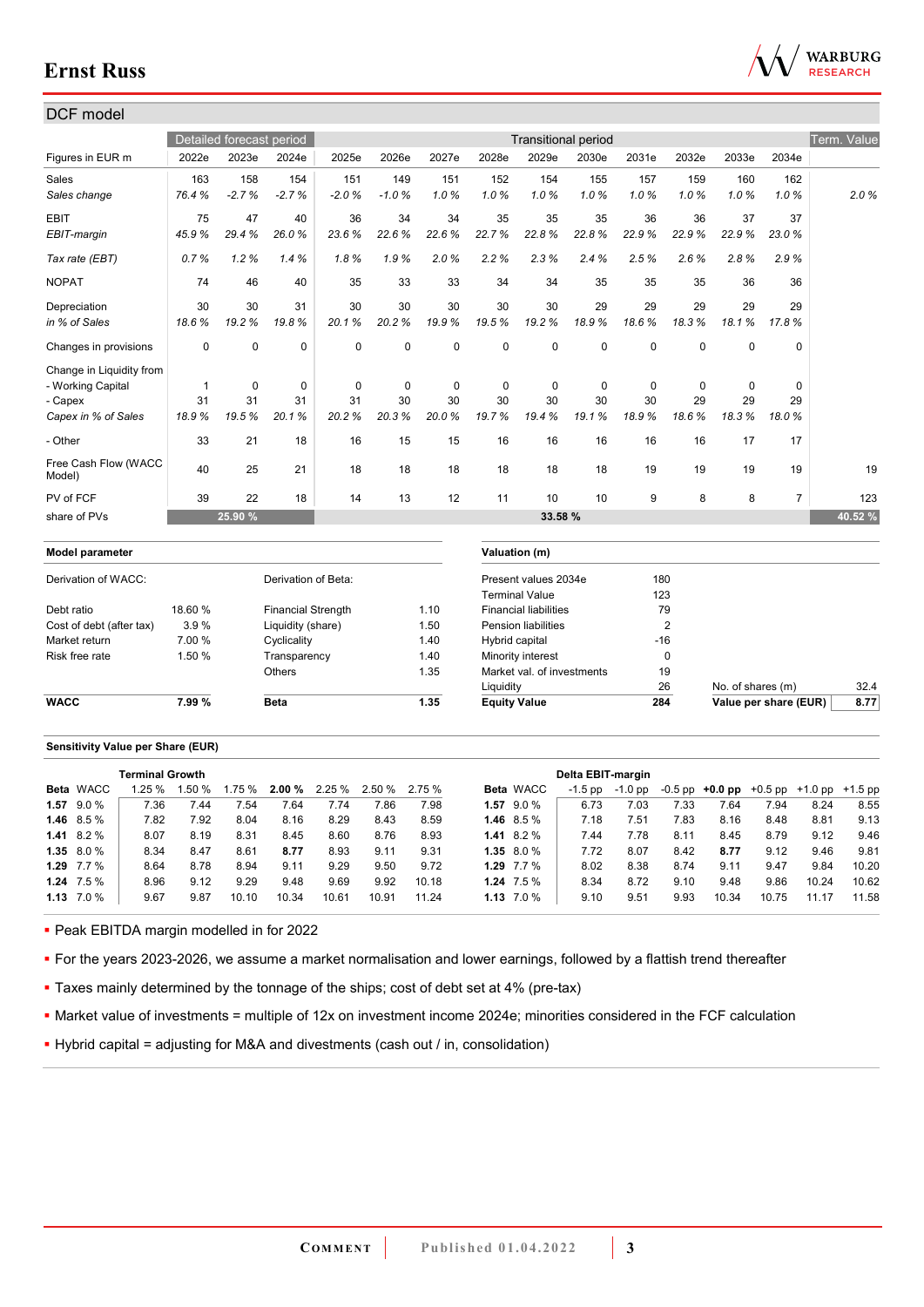

## **Free Cash Flow Value Potential**

Warburg Research's valuation tool "FCF Value Potential" reflects the ability of the company to generate sustainable free cash flows. It is based on the "FCF potential" - a FCF "ex growth" figure - which assumes unchanged working capital and pure maintenance capex. A value indication is derived via the perpetuity of a given year's "FCF potential" with consideration of the weighted costs of capital. The fluctuating value indications over time add a timing element to the DCF model (our preferred valuation tool).

| in EUR m                                      | 2018     | 2019     | 2020     | 2021     | 2022e          | 2023e    | 2024e          |
|-----------------------------------------------|----------|----------|----------|----------|----------------|----------|----------------|
| Net Income before minorities                  | 6        | 2        | 5        | 26       | 75             | 47       | 40             |
| + Depreciation + Amortisation                 | 8        | 6        | 8        | 8        | 30             | 30       | 31             |
| - Net Interest Income                         | 0        | $-1$     | $-1$     | $-2$     | $-2$           | $-1$     | $-1$           |
| - Maintenance Capex                           | 0        | 13       | 21       | 3        | 31             | 31       | 31             |
| + Other                                       | 0        | $\Omega$ | 0        | $\Omega$ | $\Omega$       | 0        | 0              |
| = Free Cash Flow Potential                    | 14       | -5       | -7       | 33       | 76             | 47       | 41             |
| FCF Potential Yield (on market EV)            | 8.2%     | $-2.3%$  | $-3.4%$  | 11.7 %   | 12.0%          | 10.4 %   | 10.1%          |
| <b>WACC</b>                                   | 7.99 %   | 7.99 %   | 7.99 %   | 7.99 %   | 7.99 %         | 7.99 %   | 7.99 %         |
| = Enterprise Value (EV)                       | 172      | 199      | 202      | 286      | 633            | 457      | 402            |
| = Fair Enterprise Value                       | 176      | n.a.     | n.a.     | 419      | 949            | 594      | 510            |
| - Net Debt (Cash)                             | 53       | 53       | 53       | 53       | $-2$           | $-28$    | $-51$          |
| <b>Pension Liabilities</b>                    | 2        | 2        | 2        | 2        | $\overline{2}$ | 2        | $\overline{2}$ |
| - Other                                       | $\Omega$ | $\Omega$ | $\Omega$ | $\Omega$ | $\Omega$       | $\Omega$ | $\Omega$       |
| - Market value of minorities                  | 126      | 126      | 126      | 126      | 399            | 249      | 216            |
| + Market value of investments                 | 0        | 0        | 0        | 0        | 0              | 0        | 0              |
| = Fair Market Capitalisation                  | n.a.     | n.a.     | n.a.     | 238      | 551            | 371      | 343            |
| Number of shares, average                     | 32       | 32       | 32       | 32       | 32             | 32       | 32             |
| = Fair value per share (EUR)                  | n.a.     | n.a.     | n.a.     | 7.35     | 16.98          | 11.45    | 10.59          |
| premium $(-)$ / discount $(+)$ in %           |          |          |          |          | 134.1 %        | 57.9 %   | 46.0%          |
| <b>Sensitivity Fair value per Share (EUR)</b> |          |          |          |          |                |          |                |
| 8.99 %                                        | n.a.     | n.a.     | n.a.     | 5.92     | 13.72          | 9.41     | 8.84           |
| 8.49%                                         | n.a.     | n.a.     | n.a.     | 6.59     | 15.25          | 10.37    | 9.66           |
| 8.24 %                                        | n.a.     | n.a.     | n.a.     | 6.96     | 16.09          | 10.89    | 10.11          |
| <b>WACC</b><br>7.99 %                         | n.a.     | n.a.     | n.a.     | 7.35     | 16.98          | 11.45    | 10.59          |
| 7.74 %                                        | 0.04     | n.a.     | n.a.     | 7.77     | 17.92          | 12.04    | 11.10          |
| 7.49 %                                        | 0.23     | n.a.     | n.a.     | 8.22     | 18.93          | 12.67    | 11.64          |
| 6.99%                                         | 0.64     | n.a.     | n.a.     | 9.20     | 21.16          | 14.07    | 12.84          |

Tax obligation is primarily determined by the tonnage --> no tax shield on net interest expense is applied

In light of increased vessel prices, we model capex > D&A to preserve the asset base

• Market value of minorities = multiple of 12x applied on the annual minority interest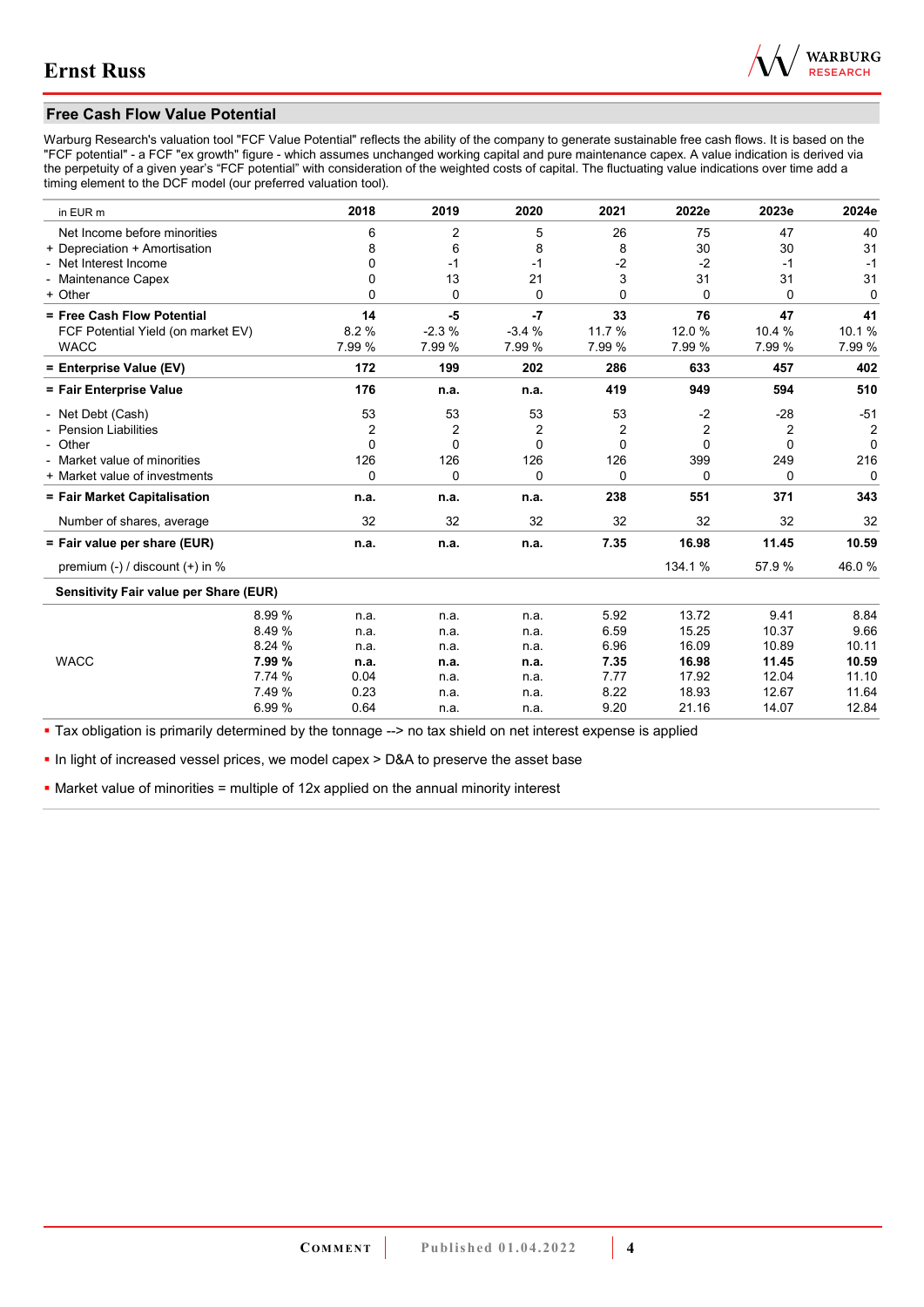

| <b>Valuation</b>                                                        |               |               |         |               |        |        |        |
|-------------------------------------------------------------------------|---------------|---------------|---------|---------------|--------|--------|--------|
|                                                                         | 2018          | 2019          | 2020    | 2021          | 2022e  | 2023e  | 2024e  |
| Price / Book                                                            | 0.8x          | 0.5x          | 0.4x    | 1.5x          | 2.1x   | 1.7x   | 1.5x   |
| Book value per share ex intangibles                                     | 1.13          | 1.36          | 1.66    | 2.13          | 3.42   | 4.24   | 4.95   |
| EV / Sales                                                              | 3.3x          | 3.4x          | 3.6x    | 3.1x          | 3.9x   | 2.9x   | 2.6x   |
| EV / EBITDA                                                             | 11.8 x        | 20.5 x        | 16.1 x  | 8.0 x         | 6.0 x  | 5.9x   | 5.7x   |
| EV / EBIT                                                               | 26.3 x        | 52.9x         | 46.3 x  | 10.4 $\times$ | 8.5x   | 9.8x   | 10.0x  |
| EV / EBIT adj.*                                                         | 41.0 $\times$ | 49.6x         | 77.7x   | 9.3x          | 8.4 x  | 9.7x   | 9.9x   |
| P / FCF                                                                 | 181.4 x       | n.a.          | n.a.    | 3.1x          | 5.0x   | 5.0x   | 5.8x   |
| P/E                                                                     | 6.2x          | 17.4 x        | 5.5x    | 6.7x          | 5.7x   | 9.0 x  | 10.5x  |
| $P / E$ adj.*                                                           | 6.2x          | 17.4 $\times$ | 5.5x    | 6.7x          | 5.7x   | 9.0 x  | 10.5 x |
| Dividend Yield                                                          | n.a.          | n.a.          | n.a.    | n.a.          | n.a.   | n.a.   | n.a.   |
| FCF Potential Yield (on market EV)                                      | 8.2%          | $-2.3%$       | $-3.4%$ | 11.7 %        | 12.0 % | 10.4 % | 10.1 % |
| *Adjustments made for: One-off effects, scheduled goodwill amortisation |               |               |         |               |        |        |        |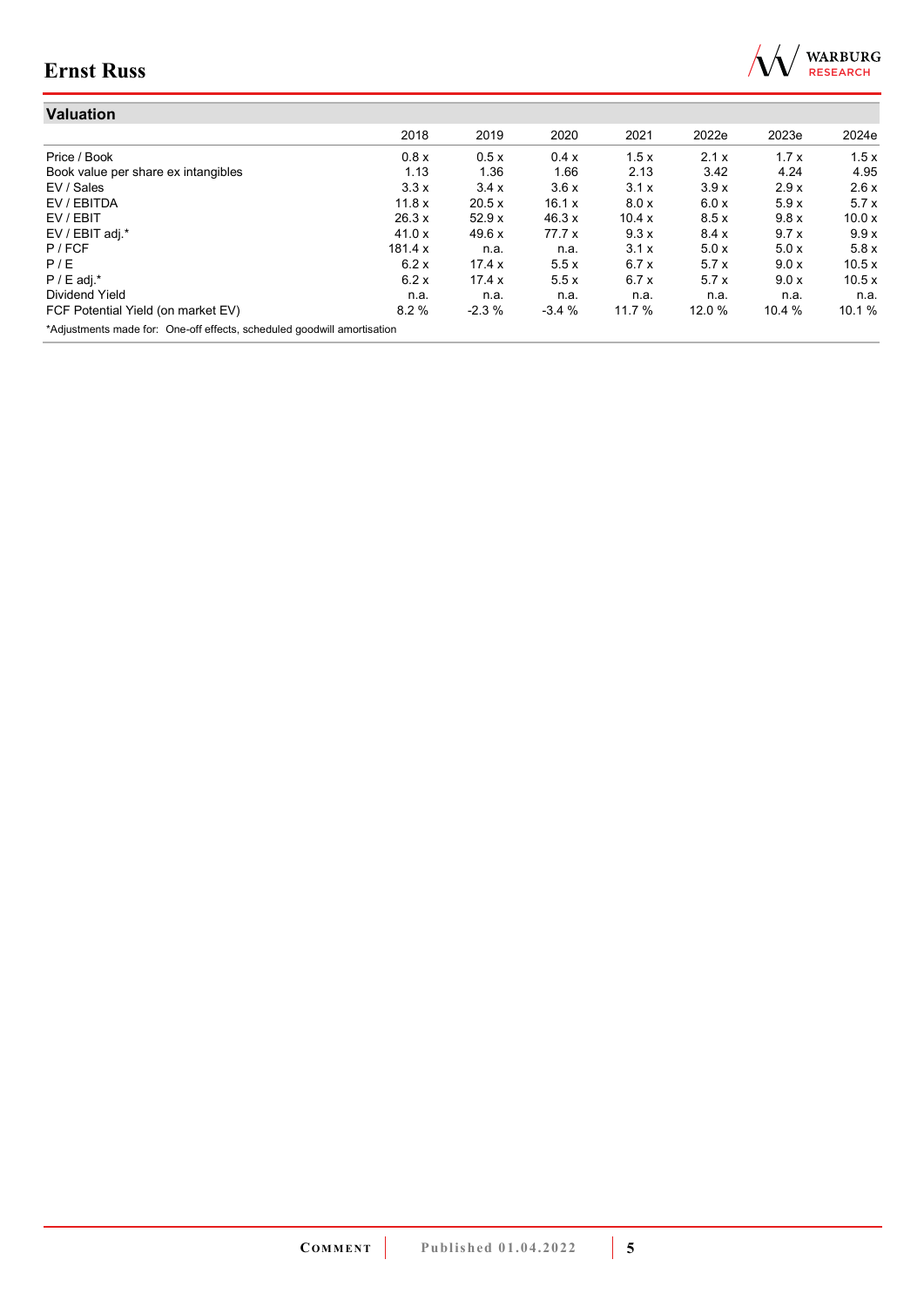

## **Consolidated profit & loss**

| In EUR <sub>m</sub>                                                     | 2018           | 2019                    | 2020                    | 2021         | 2022e          | 2023e          | 2024e          |
|-------------------------------------------------------------------------|----------------|-------------------------|-------------------------|--------------|----------------|----------------|----------------|
| <b>Sales</b>                                                            | 53             | 59                      | 56                      | 92           | 163            | 158            | 154            |
| Change Sales yoy                                                        | 19.7 %         | 11.6 %                  | $-5.5%$                 | 66.1%        | 76.4 %         | $-2.7%$        | $-2.7%$        |
| Increase / decrease in inventory                                        | 0              | 0                       | $\mathbf 0$             | 0            | 0              | $\mathbf 0$    | $\mathbf 0$    |
| Own work capitalised                                                    | 0              | $\mathbf 0$             | $\mathbf 0$             | 0            | 0              | 0              | 0              |
| <b>Total Sales</b>                                                      | 53             | 59                      | 56                      | 92           | 163            | 158            | 154            |
| Material expenses                                                       | 23             | 32                      | 38                      | 49           | 65             | 63             | 64             |
| <b>Gross profit</b>                                                     | 30             | 26                      | 18                      | 43           | 97             | 96             | 90             |
| Gross profit margin                                                     | 56.2%          | 44.8%                   | 32.5%                   | 46.8%        | 59.9%          | 60.3%          | 58.3%          |
| Personnel expenses                                                      | 15             | 10                      | $\overline{7}$          | 5            | 5              | 6              | 6              |
| Other operating income                                                  | 19             | 7                       | 10                      | 8            | 28             | 3              | 3              |
| Other operating expenses                                                | 19             | 13                      | 8                       | 10           | 15             | 15             | 16             |
| Unfrequent items                                                        | 0              | $\Omega$                | $\Omega$                | $\mathbf{0}$ | 0              | $\Omega$       | $\Omega$       |
| <b>EBITDA</b>                                                           | 15             | 10                      | 13                      | 36           | 105            | 77             | 71             |
| Margin                                                                  | 27.7%          | 16.5%                   | 22.6%                   | 39.0%        | 64.5%          | 48.6%          | 45.9%          |
| Depreciation of fixed assets                                            | 1              | 3                       | 5                       | 8            | 30             | 30             | 30             |
| <b>EBITA</b>                                                            | 13             | 6                       | $\overline{7}$          | 28           | 76             | 47             | 41             |
| Amortisation of intangible assets                                       | 6              | 2                       | $\overline{2}$          | $\mathbf{0}$ | $\Omega$       | $\mathbf{0}$   | $\Omega$       |
| Goodwill amortisation                                                   | $\mathbf 1$    | 1                       |                         |              |                | 1              |                |
| <b>EBIT</b>                                                             | $\overline{7}$ | $\overline{\mathbf{4}}$ | $\overline{\mathbf{4}}$ | 28           | 75             | 47             | 40             |
| Margin                                                                  | 12.4%          | 6.4%                    | 7.8%                    | 29.9%        | 45.9%          | 29.4%          | 26.0%          |
| EBIT adj.                                                               | 4              | 4                       | 3                       | 31           | 75             | 47             | 41             |
| Interest income                                                         | $\overline{2}$ | $\overline{2}$          | 1                       | 1            | 1              | $\overline{2}$ | $\overline{2}$ |
| Interest expenses                                                       | $\overline{2}$ | 3                       | 3                       | 4            | 3              | 3              | $\overline{2}$ |
| Other financial income (loss)                                           | $-1$           | 1                       | $\overline{2}$          | 1            | $\overline{2}$ | $\overline{2}$ | $\overline{2}$ |
| <b>EBT</b>                                                              | 6              | 3                       | 5                       | 27           | 75             | 47             | 41             |
| Margin                                                                  | 11.6%          | 5.9%                    | 9.7%                    | 28.9%        | 46.2%          | 29.9%          | 26.7%          |
| <b>Total taxes</b>                                                      | 0              | $\overline{2}$          | $\mathbf 1$             | 0            | $\mathbf{1}$   | $\mathbf{1}$   | 1              |
| Net income from continuing operations                                   | 6              | $\overline{2}$          | 5                       | 26           | 75             | 47             | 40             |
| Income from discontinued operations (net of tax)                        | 0              | $\Omega$                | $\mathbf{0}$            | $\Omega$     | $\Omega$       | $\Omega$       | $\Omega$       |
| Net income before minorities                                            | 6              | $\overline{2}$          | 5                       | 26           | 75             | 47             | 40             |
| Minority interest                                                       | 0              | 0                       | 1                       | 11           | 33             | 21             | 18             |
| Net income                                                              | 6              | $\overline{2}$          | 4                       | 16           | 41             | 26             | 22             |
| Margin                                                                  | 11.8%          | 2.6%                    | 7.4%                    | 17.1%        | 25.5%          | 16.4%          | 14.6%          |
| Number of shares, average                                               | 32             | 32                      | 32                      | 32           | 32             | 32             | 32             |
| <b>EPS</b>                                                              | 0.19           | 0.05                    | 0.13                    | 0.49         | 1.28           | 0.80           | 0.69           |
| EPS adj.                                                                | 0.19           | 0.05                    | 0.13                    | 0.49         | 1.28           | 0.80           | 0.69           |
| *Adjustments made for: One-off effects, scheduled goodwill amortisation |                |                         |                         |              |                |                |                |

**Guidance: Revenues: EUR 160-170m; EBIT adj.: EUR 72-77m**

### **Financial Ratios**

| 2020<br>2022e<br>2021<br>2023e<br>2024e             |
|-----------------------------------------------------|
| 54.1 %<br>77.4 %<br>61.0%<br>35.5 %<br>51.4 %       |
| 2.2x<br>13.7x<br>5.1x<br>$-3.0x$<br>8.1x            |
| 10.2x<br>35.0x<br>28.5x<br>29.4 x<br>4.3x           |
| $1.4\%$<br>11.9 %<br>$1.6\%$<br>0.7%<br>1.2%        |
| $0.0\%$<br>$0.0\%$<br>$0.0\%$<br>$0.0\%$<br>$0.0\%$ |
| 882,016<br>2,197,262<br>n.a.<br>n.a.<br>n.a.        |
|                                                     |

2018 2019 2020 2021 2022e 2023e 2024e

- Gross profit margin - Total Operating Costs / Sales - EBIT margin



Source: Warburg Research





### **Performance per Share**



Source: Warburg Research

10.0%

0.0%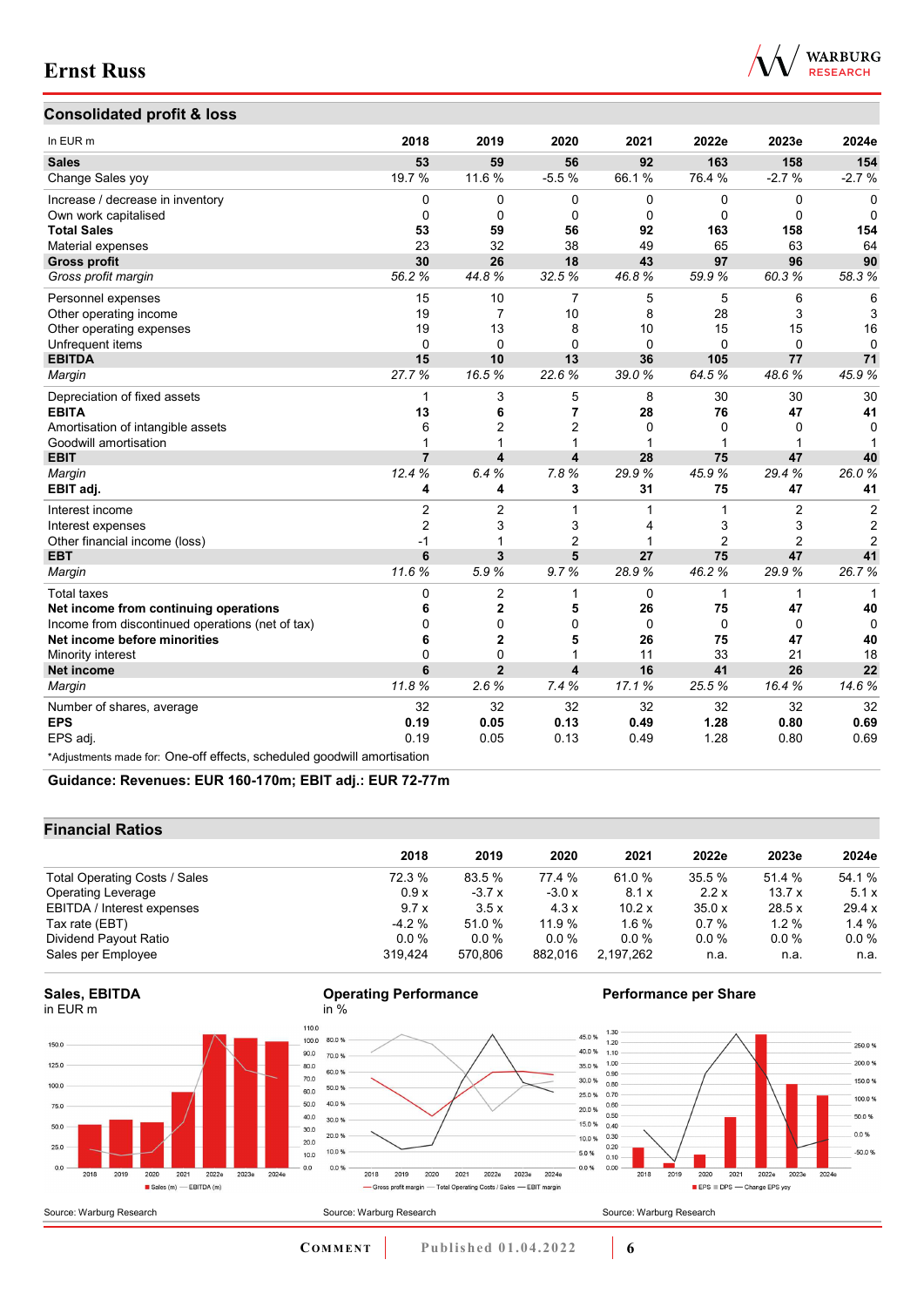## **Consolidated balance sheet**

| In EUR <sub>m</sub>                                     | 2018           | 2019           | 2020           | 2021           | 2022e          | 2023e          | 2024e          |
|---------------------------------------------------------|----------------|----------------|----------------|----------------|----------------|----------------|----------------|
| <b>Assets</b>                                           |                |                |                |                |                |                |                |
| Goodwill and other intangible assets                    | 13             | 7              | 4              | 3              | 3              | 2              | 2              |
| thereof other intangible assets                         | 8              | 3              |                |                |                |                |                |
| thereof Goodwill                                        | 5              | 4              | 3              | 2              | $\overline{2}$ |                | 0              |
| Property, plant and equipment                           | 22             | 104            | 120            | 210            | 183            | 183            | 184            |
| <b>Financial assets</b>                                 | 24             | 13             | 8              | 7              | 7              |                | 7              |
| Other long-term assets                                  | 1              |                |                | 1              |                |                |                |
| <b>Fixed assets</b>                                     | 61             | 125            | 132            | 221            | 193            | 193            | 194            |
| Inventories                                             | 7              |                |                | 1              | 2              | 2              | 2              |
| Accounts receivable                                     | 6              | 3              | 2              | 3              | 5              | 5              | 5              |
| Liquid assets                                           | 16             | 10             | 9              | 26             | 50             | 63             | 76             |
| Other short-term assets                                 | 13             | 10             | 19             | 12             | 12             | 13             | 13             |
| <b>Current assets</b>                                   | 42             | 24             | 31             | 43             | 70             | 83             | 96             |
| <b>Total Assets</b>                                     | 103            | 149            | 163            | 264            | 263            | 277            | 290            |
| Liabilities and shareholders' equity                    |                |                |                |                |                |                |                |
| Subscribed capital                                      | 32             | 32             | 32             | 32             | 32             | 32             | 32             |
| Capital reserve                                         | 7              | 7              | 7              | 7              | 7              | 7              | 7              |
| Retained earnings                                       | 11             | 12             | 18             | 33             | 75             | 101            | 123            |
| Other equity components                                 | 0              | 0              | 0              | 0              | 0              | $\Omega$       | $\Omega$       |
| Shareholders' equity                                    | 50             | 51             | 57             | 72             | 114            | 140            | 162            |
| Minority interest                                       | 1              | 17             | 23             | 71             | 58             | 58             | 58             |
| <b>Total equity</b>                                     | 51             | 69             | 80             | 143            | 171            | 197            | 220            |
| Provisions                                              | 16             | 9              | 6              | 9              | 10             | 10             | 10             |
| thereof provisions for pensions and similar obligations | $\overline{2}$ | $\overline{2}$ | $\overline{2}$ | $\overline{2}$ | $\overline{2}$ | $\overline{2}$ | $\overline{2}$ |
| Financial liabilities (total)                           | 22             | 54             | 61             | 79             | 48             | 35             | 25             |
| Short-term financial liabilities                        | 9              | 7              | 8              | 36             | 5              | 5              | 5              |
| Accounts payable                                        | 2              | 3              | 3              | 5              | 6              | 6              | 6              |
| Other liabilities                                       | 10             | 13             | 12             | 26             | 25             | 25             | 26             |
| <b>Liabilities</b>                                      | 52             | 80             | 83             | 121            | 91             | 79             | 70             |
| Total liabilities and shareholders' equity              | 103            | 149            | 163            | 264            | 263            | 277            | 290            |

### **Financial Ratios**

|                                         | 2018   | 2019    | 2020   | 2021    | 2022e   | 2023e    | 2024e    |
|-----------------------------------------|--------|---------|--------|---------|---------|----------|----------|
| <b>Efficiency of Capital Employment</b> |        |         |        |         |         |          |          |
| <b>Operating Assets Turnover</b>        | 1.7x   | 0.6x    | 0.5x   | 0.4x    | 0.9x    | 0.9x     | 0.8x     |
| Capital Employed Turnover               | 0.9x   | 0.5x    | 0.4x   | 0.5x    | 1.0x    | 0.9x     | 0.9x     |
| <b>ROA</b>                              | 10.2 % | 1.2%    | 3.1%   | 7.1%    | 21.5 %  | 13.5 %   | 11.6 %   |
| <b>Return on Capital</b>                |        |         |        |         |         |          |          |
| ROCE (NOPAT)                            | 12.0 % | 2.1%    | 3.1%   | 16.5 %  | 40.3 %  | 26.9%    | 23.2 %   |
| <b>ROE</b>                              | 13.3 % | 3.0%    | 7.6%   | 24.3 %  | 44.6 %  | 20.5 %   | 14.9 %   |
| Adj. ROE                                | 13.3%  | 3.0%    | 7.6 %  | 24.3 %  | 44.6 %  | 20.5 %   | 14.9 %   |
| <b>Balance sheet quality</b>            |        |         |        |         |         |          |          |
| Net Debt                                | 8      | 46      | 53     | 54      | 0       | -27      | $-49$    |
| Net Financial Debt                      | 6      | 44      | 52     | 53      | $-2$    | $-28$    | $-51$    |
| Net Gearing                             | 14.9 % | 66.8%   | 66.3%  | 38.0 %  | $-0.2%$ | $-13.5%$ | $-22.4%$ |
| Net Fin. Debt / EBITDA                  | 40.0%  | 455.7 % | 410.9% | 146.6 % | n.a.    | n.a.     | n.a.     |
| Book Value / Share                      | 1.5    | 1.6     | 1.8    | 2.2     | 3.5     | 4.3      | 5.0      |
| Book value per share ex intangibles     | 1.1    | 1.4     | 1.7    | 2.1     | 3.4     | 4.2      | 4.9      |



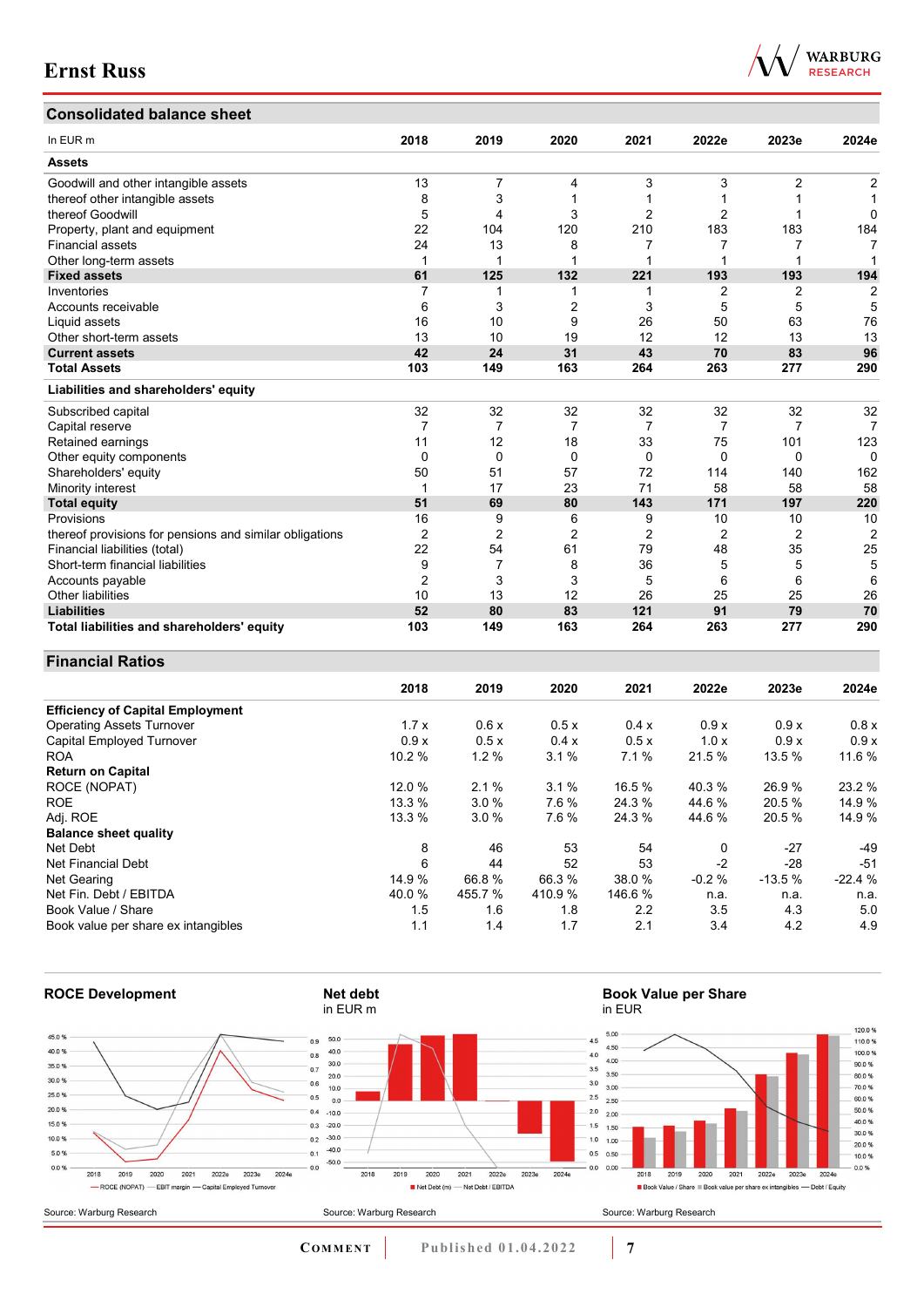### **Consolidated cash flow statement**



| In EUR m                                               | 2018 | 2019     | 2020           | 2021           | 2022e    | 2023e | 2024e |
|--------------------------------------------------------|------|----------|----------------|----------------|----------|-------|-------|
| Net income                                             |      | 0        | 2              | 24             | 73       | 45    | 39    |
| Depreciation of fixed assets                           |      |          |                |                | 30       | 30    | 30    |
| Amortisation of goodwill                               |      |          |                |                |          |       |       |
| Amortisation of intangible assets                      |      |          |                |                |          |       |       |
| Increase/decrease in long-term provisions              |      |          | -3             |                |          |       |       |
| Other non-cash income and expenses                     | -8   | 5        | -1             |                | $-27$    |       |       |
| Cash Flow before NWC change                            |      | 3        |                | 34             | 76       | 76    | 70    |
| Increase / decrease in inventory                       |      |          |                | 0              | -1       | 0     |       |
| Increase / decrease in accounts receivable             |      |          |                |                | -2       |       |       |
| Increase / decrease in accounts payable                |      |          |                |                |          |       |       |
| Increase / decrease in other working capital positions | -8   | -3       | -2             | 3              |          |       |       |
| Increase / decrease in working capital (total)         |      | 7        |                | $\overline{2}$ |          |       |       |
| Net cash provided by operating activities [1]          | $-2$ | 10       | 5              | 37             | 75       | 76    | 70    |
| Investments in intangible assets                       | U    | $\Omega$ | $\Omega$       | 0              | $\Omega$ | 0     | 0     |
| Investments in property, plant and equipment           |      | $-13$    | $-21$          | $-3$           | $-30$    | -30   | $-31$ |
| Payments for acquisitions                              |      | -8       |                | $-33$          | 0        |       | 0     |
| <b>Financial investments</b>                           |      | 4        | -3             | 8              | 0        |       |       |
| Income from asset disposals                            |      | 2        | $\overline{2}$ |                | 56       |       |       |
| Net cash provided by investing activities [2]          | 3    | $-16$    | $-21$          | $-28$          | 25       | $-29$ | $-29$ |
| Change in financial liabilities                        | -4   | 32       | 6              | 18             | $-31$    | $-13$ | $-10$ |
| Dividends paid                                         |      |          | 0              | 0              | 0        |       | 0     |
| Purchase of own shares                                 |      |          | 0              | 0              | O        |       |       |
| Capital measures                                       |      | O        |                |                | O        |       |       |
| Other                                                  |      | $-32$    | 8              | -9             | $-46$    | $-21$ | $-18$ |
| Net cash provided by financing activities [3]          | -2   | $\bf{0}$ | 15             | 10             | $-77$    | $-34$ | $-28$ |
| Change in liquid funds [1]+[2]+[3]                     | $-2$ | -6       | $-1$           | 19             | 24       | 13    | 13    |
| Effects of exchange-rate changes on cash               |      | 0        | 0              | -1             | 0        | 0     | O     |
| Cash and cash equivalent at end of period              | 16   | 10       | 9              | 26             | 50       | 63    | 76    |

### **Financial Ratios**

| T THANGH INANO                         |          |           |           |         |         |         |         |
|----------------------------------------|----------|-----------|-----------|---------|---------|---------|---------|
|                                        | 2018     | 2019      | 2020      | 2021    | 2022e   | 2023e   | 2024e   |
| <b>Cash Flow</b>                       |          |           |           |         |         |         |         |
| <b>FCF</b>                             | $\Omega$ | $-2$      | $-13$     | 34      | 47      | 47      | 41      |
| Free Cash Flow / Sales                 | 0.4%     | $-3.0%$   | $-24.3%$  | 37.0 %  | 28.6 %  | 29.6 %  | 26.5%   |
| Free Cash Flow Potential               | 14       | -5        | $-7$      | 33      | 76      | 47      | 41      |
| Free Cash Flow / Net Profit            | 3.4%     | $-115.6%$ | $-326.6%$ | 216.6 % | 112.5 % | 180.6%  | 181.2 % |
| Interest Received / Avg. Cash          | 10.0%    | 12.6 %    | 15.3 %    | 7.1%    | 3.9%    | 2.9%    | 2.5%    |
| Interest Paid / Avg. Debt              | 6.2%     | 7.1%      | 5.0%      | 5.0%    | 4.7 %   | 6.5%    | 8.0%    |
| <b>Management of Funds</b>             |          |           |           |         |         |         |         |
| Investment ratio                       | 0.3%     | 22.7 %    | 38.1 %    | 3.7%    | 18.9 %  | 19.5 %  | 20.1 %  |
| Maint. Capex / Sales                   | 0.3%     | 22.7 %    | 38.1 %    | 3.7%    | 18.9 %  | 19.5 %  | 20.1 %  |
| Capex / Dep                            | 1.8%     | 223.9 %   | 258.6 %   | 41.3 %  | 101.3 % | 101.3%  | 101.3%  |
| Avg. Working Capital / Sales           | 23.2 %   | 7.7%      | $-0.9%$   | $-1.6%$ | $-0.9%$ | $-0.7%$ | $-0.7%$ |
| <b>Trade Debtors / Trade Creditors</b> | 329.8 %  | 83.8 %    | 60.4 %    | 65.9 %  | 87.8%   | 87.8%   | 87.8%   |
| <b>Inventory Turnover</b>              | 3.3x     | 26.8 x    | 39.3x     | 34.8x   | 26.3x   | 26.0x   | 27.3x   |
| Receivables collection period (days)   | 39       | 16        | 13        | 12      | 12      | 12      | 12      |
| Payables payment period (days)         | 27       | 35        | 32        | 34      | 34      | 34      | 32      |
| Cash conversion cycle (Days)           | 92       | $-12$     | $-17$     | $-24$   | $-24$   | $-25$   | $-23$   |

### **CAPEX and Cash Flow** in EUR m



**Free Cash Flow Generation**

**Working Capital**

22.5 %

20.0%

17.5 %

15.0 %

12.5 %

10.0%

7.5%

5.0%

 $2.5%$ 

 $-0.0%$ 

 $-2.5%$ 

2024e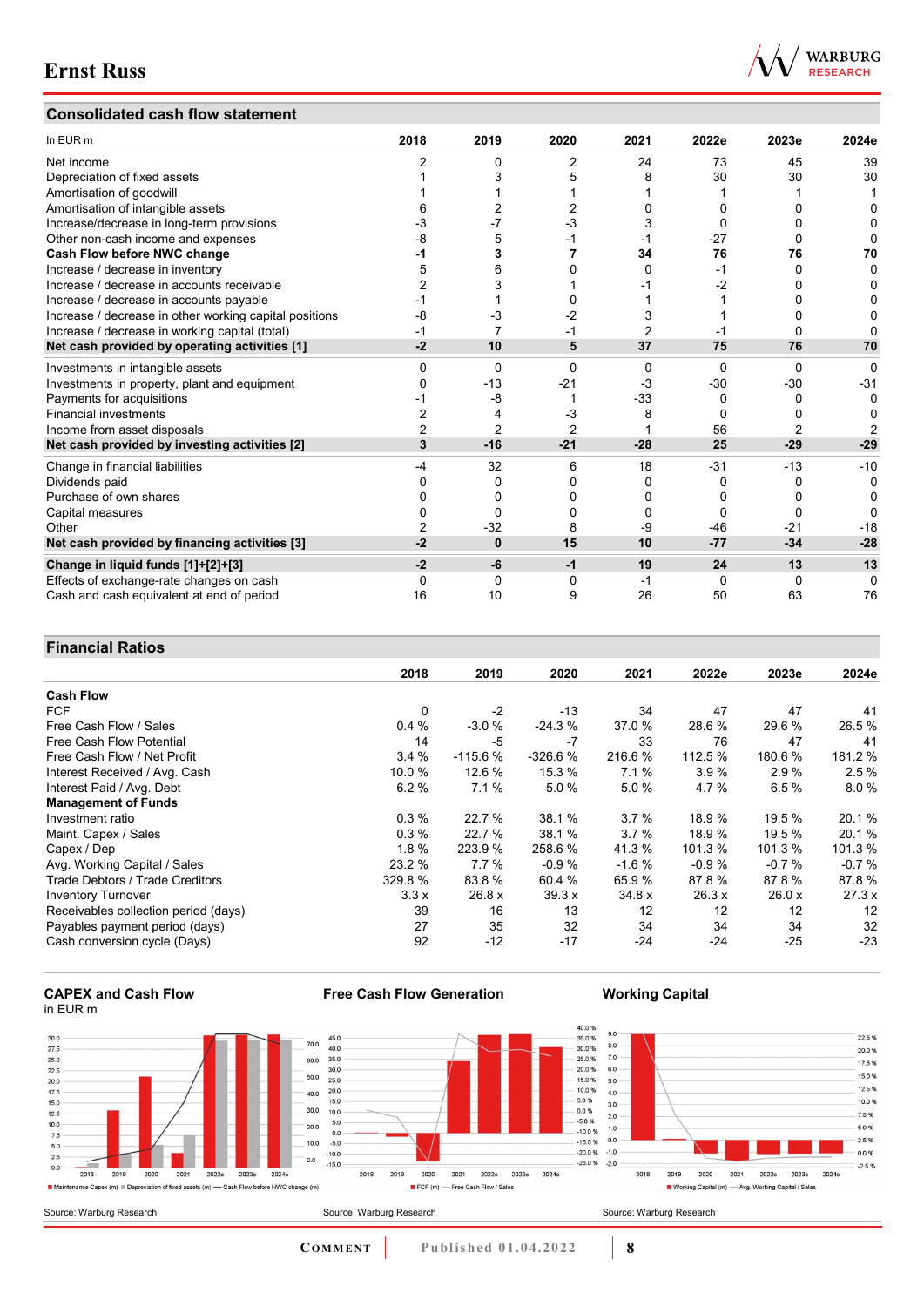

### **LEGAL DISCLAIMER**

This research report ("investment recommendation") was prepared by the Warburg Research GmbH, a fully owned subsidiary of the M.M.Warburg & CO (AG & Co.) KGaA and is passed on by the M.M.Warburg & CO (AG & Co.) KGaA. It is intended solely for the recipient and may not be passed on to another company without their prior consent, regardless of whether the company is part of the same corporation or not. It contains selected information and does not purport to be complete. The investment recommendation is based on publicly available information and data ("information") believed to be accurate and complete. Warburg Research GmbH neither examines the information for accuracy and completeness, nor guarantees its accuracy and completeness. Possible errors or incompleteness of the information do not constitute grounds for liability of M.M.Warburg & CO (AG & Co.) KGaA or Warburg Research GmbH for damages of any kind whatsoever, and M.M.Warburg & CO (AG & Co.) KGaA and Warburg Research GmbH are not liable for indirect and/or direct and/or consequential damages. In particular, neither M.M.Warburg & CO (AG & Co.) KGaA nor Warburg Research GmbH are liable for the statements, plans or other details contained in these investment recommendations concerning the examined companies, their affiliated companies, strategies, economic situations, market and competitive situations, regulatory environment, etc. Although due care has been taken in compiling this investment recommendation, it cannot be excluded that it is incomplete or contains errors. M.M.Warburg & CO (AG & Co.) KGaA and Warburg Research GmbH, their shareholders and employees are not liable for the accuracy and completeness of the statements, estimations and the conclusions derived from the information contained in this investment recommendation. Provided a investment recommendation is being transmitted in connection with an existing contractual relationship, i.e. financial advisory or similar services, the liability of M.M.Warburg & CO (AG & Co.) KGaA and Warburg Research GmbH shall be restricted to gross negligence and wilful misconduct. In case of failure in essential tasks, M.M.Warburg & CO (AG & Co.) KGaA and Warburg Research GmbH are liable for normal negligence. In any case, the liability of M.M.Warburg & CO (AG & Co.) KGaA and Warburg Research GmbH is limited to typical, expectable damages. This investment recommendation does not constitute an offer or a solicitation of an offer for the purchase or sale of any security. Partners, directors or employees of M.M.Warburg & CO (AG & Co.) KGaA, Warburg Research GmbH or affiliated companies may serve in a position of responsibility, i.e. on the board of directors of companies mentioned in the report. Opinions expressed in this investment recommendation are subject to change without notice. All rights reserved.

### **COPYRIGHT NOTICE**

This work including all its parts is protected by copyright. Any use beyond the limits provided by copyright law without permission is prohibited and punishable. This applies, in particular, to reproductions, translations, microfilming, and storage and processing on electronic media of the entire content or parts thereof.

### **DISCLOSURE ACCORDING TO §85 OF THE GERMAN SECURITIES TRADING ACT (WPHG), MAR AND MIFID II INCL. COMMISSION DELEGATED REGULATION (EU) 2016/958 AND (EU) 2017/565**

The valuation underlying the investment recommendation for the company analysed here is based on generally accepted and widely used methods of fundamental analysis, such as e.g. DCF Model, Free Cash Flow Value Potential, NAV, Peer Group Comparison or Sum of the Parts Model (see also [http://www.mmwarburg.de/disclaimer/disclaimer.htm#Valuation\)](http://www.mmwarburg.de/disclaimer/disclaimer.htm#Valuation). The result of this fundamental valuation is modified to take into consideration the analyst's assessment as regards the expected development of investor sentiment and its impact on the share price.

Independent of the applied valuation methods, there is the risk that the price target will not be met, for instance because of unforeseen changes in demand for the company's products, changes in management, technology, economic development, interest rate development, operating and/or material costs, competitive pressure, supervisory law, exchange rate, tax rate etc. For investments in foreign markets and instruments there are further risks, generally based on exchange rate changes or changes in political and social conditions.

This commentary reflects the opinion of the relevant author at the point in time of its compilation. A change in the fundamental factors underlying the valuation can mean that the valuation is subsequently no longer accurate. Whether, or in what time frame, an update of this commentary follows is not determined in advance.

Additional internal and organisational arrangements to prevent or to deal with conflicts of interest have been implemented. Among these are the spatial separation of Warburg Research GmbH from M.M.Warburg & CO (AG & Co.) KGaA and the creation of areas of confidentiality. This prevents the exchange of information, which could form the basis of conflicts of interest for Warburg Research GmbH in terms of the analysed issuers or their financial instruments.

The analysts of Warburg Research GmbH do not receive a gratuity – directly or indirectly – from the investment banking activities of M.M.Warburg & CO (AG & Co.) KGaA or of any company within the Warburg-Group.

All prices of financial instruments given in this investment recommendation are the closing prices on the last stock-market trading day before the publication date stated, unless another point in time is explicitly stated.

M.M.Warburg & CO (AG & Co.) KGaA and Warburg Research GmbH are subject to the supervision of the Federal Financial Supervisory Authority, BaFin. M.M.Warburg & CO (AG & Co.) KGaA is additionally subject to the supervision of the European Central Bank (ECB).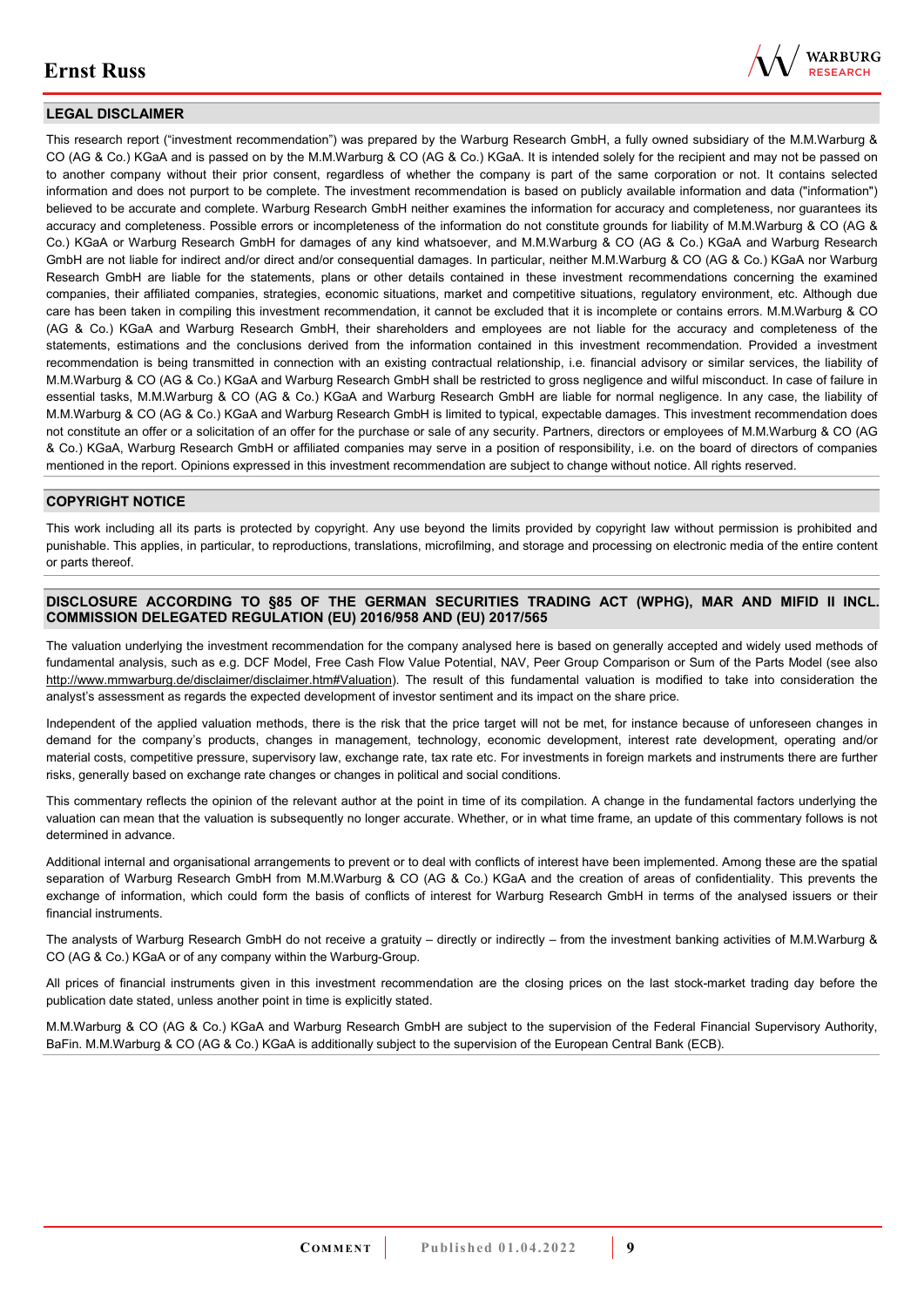

### **SOURCES**

All **data and consensus estimates** have been obtained from FactSet except where stated otherwise.

The **Warburg ESG Risk Score** is based on information © 2020 MSCI ESG Research LLC. Reproduced by permission. Although Warburg Research's information providers, including without limitation, MSCI ESG Research LLC and its affiliates (the "ESG Parties"), obtain information (the "Information") from sources they consider reliable, none of the ESG Parties warrants or guarantees the originality, accuracy and/or completeness, of any data herein and expressly disclaim all express or implied warranties, including those of merchantability and fitness for a particular purpose. The Information may only be used for your internal use, may not be reproduced or redisseminated in any form and may not be used as a basis for, or a component, of any financial instruments or products indices. Further, none of the Information can in and of itself be used to determine which securities to buy or sell or when to buy or sell them. None of the ESG Parties shall have any liability for any errors or omissions in connection with any data herein, or any liability for any direct, indirect, special, punitive, consequential or any other damage (including lost profits) even if notified of the possibility.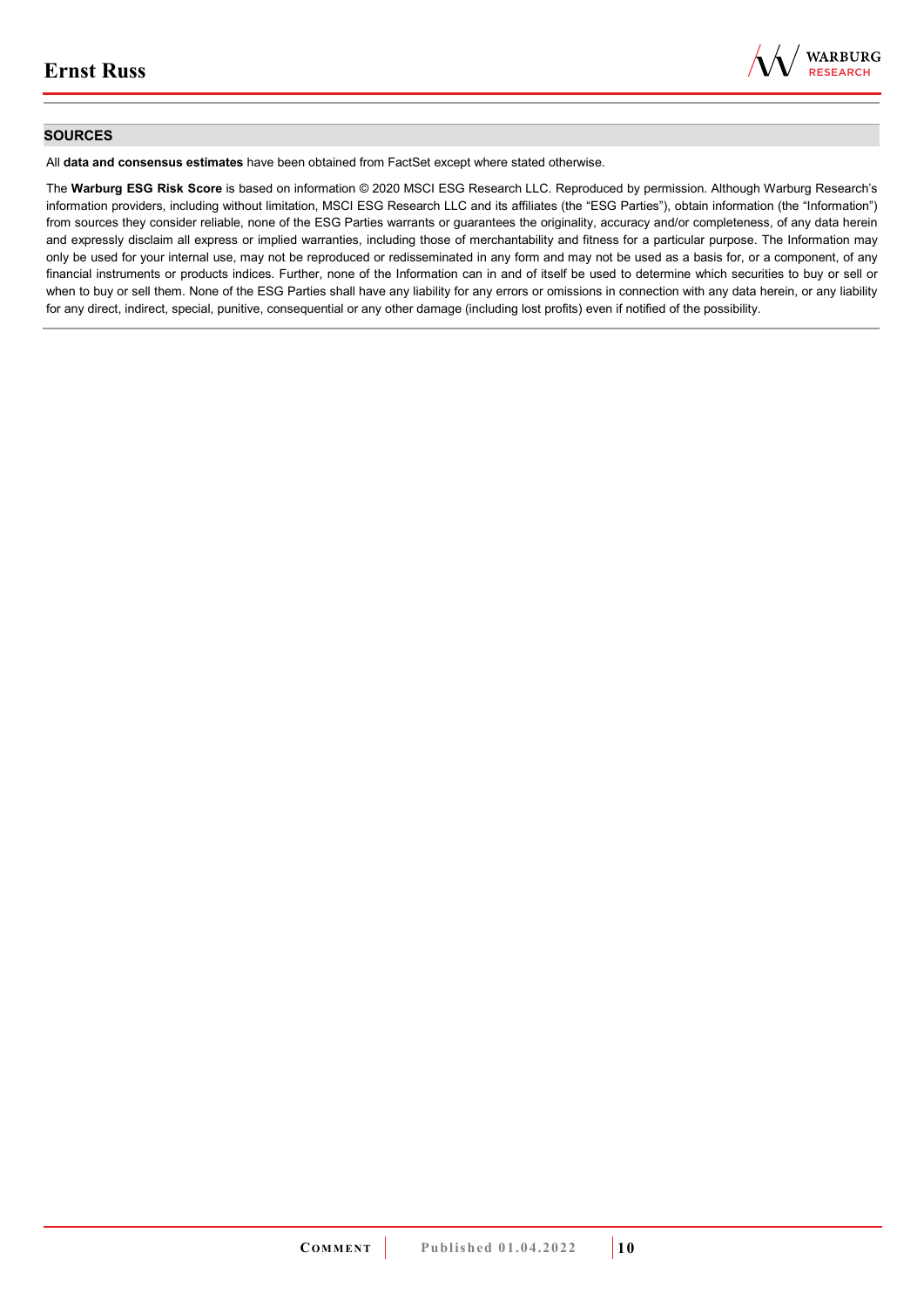

### **Additional information for clients in the United States**

1. This research report (the "Report") is a product of Warburg Research GmbH, Germany, a fully owned subsidiary of M.M.Warburg & CO (AG & Co.)

KGaA, Germany (in the following collectively "Warburg"). Warburg is the employer of the research analyst(s), who have prepared the Report. The research analyst(s) reside outside the United States and are not associated persons of any U.S. regulated broker-dealer and therefore are not subject to the supervision of any U.S. regulated broker-dealer.

2. The Report is provided in the United States for distribution solely to "major U.S. institutional investors" under Rule 15a-6 of the U.S. Securities Exchange Act of 1934 by CIC.

3. CIC (Crédit Industriel et Commercial) and M.M. Warburg & CO have concluded a Research Distribution Agreement that gives CIC Market Solutions exclusive distribution in France, the US and Canada of the Warburg Research GmbH research product.

4. The research reports are distributed in the United States of America by CIC ("CIC") pursuant to a SEC Rule 15a-6 agreement with CIC Market Solutions Inc ("CICI"), a U.S. registered broker-dealer and a related company of CIC, and are distributed solely to persons who qualify as "Major U.S. Institutional Investors" as defined in SEC Rule 15a-6 under the Securities Exchange Act of 1934.

5. Any person who is not a Major U.S. Institutional Investor must not rely on this communication. The delivery of this research report to any person in the United States of America is not a recommendation to effect any transactions in the securities discussed herein, or an endorsement of any opinion expressed herein.

#### **Reference in accordance with section 85 of the German Securities Trading Act (WpHG) and Art. 20 MAR regarding possible conflicts of interest with companies analysed:**

- **-1-** Warburg Research, or an affiliated company, or an employee of one of these companies responsible for the compilation of the research, hold a **share of more than 5%** of the equity capital of the analysed company.
- **-2-**  Warburg Research, or an affiliated company, within the last twelve months participated in the **management of a consortium** for an issue in the course of a public offering of such financial instruments, which are, or the issuer of which is, the subject of the investment recommendation.
- **-3-** Companies affiliated with Warburg Research **manage financial instruments**, which are, or the issuers of which are, subject of the investment recommendation, in a market based on the provision of buy or sell contracts.

MMWB, Warburg Research, or an affiliated company, reached an agreement with the issuer to provide **investment banking and/or investment services** and the relevant agreement was in force in the last 12 months or there arose for this period, based on the relevant

- **-4**  agreement, the obligation to provide or to receive a service or compensation - provided that this disclosure does not result in the disclosure of confidential business information.
- **-5-** The company compiling the analysis or an affiliated company had reached an **agreement on the compilation of the investment recommendation** with the analysed company.
- **-6a-** Warburg Research, or an affiliated company, holds a **net long position of more than 0.5%** of the total issued share capital of the analysed company.
- **-6b-** Warburg Research, or an affiliated company, holds a **net short position of more than 0.5%** of the total issued share capital of the analysed company.
- **-6c-** The issuer holds shares of more than 5% of the total issued capital of Warburg Research or an affiliated company.
- **-7-** The company preparing the analysis as well as its affiliated companies and employees have **other important interests** in relation to the analysed company, such as, for example, the exercising of mandates at analysed companies.

This report has been made accessible to the company analysed and was modified thereafter.

| Company           | <b>Disclosure</b> | Link to the historical price targets and rating changes (last 12 months) |
|-------------------|-------------------|--------------------------------------------------------------------------|
| <b>Ernst Russ</b> | 3.4.5             | http://www.mmwarburg.com/disclaimer/disclaimer_en/DE000A161077.htm       |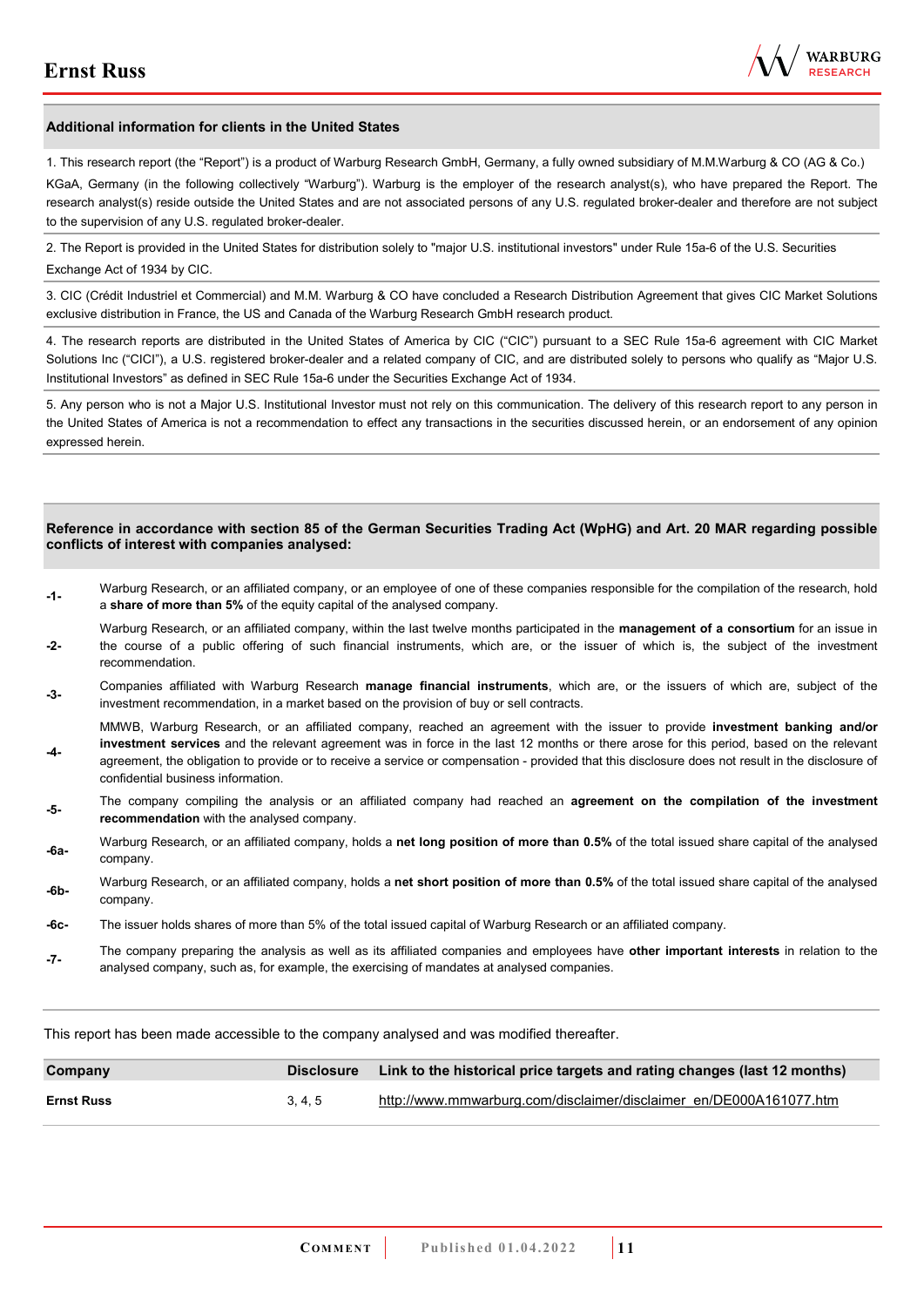

### **INVESTMENT RECOMMENDATION**

Investment recommendation: expected direction of the share price development of the financial instrument up to the given price target in the opinion of the analyst who covers this financial instrument.

| -B-           | Buy:                     | The price of the analysed financial instrument is expected to rise over the next 12 months.                  |  |  |
|---------------|--------------------------|--------------------------------------------------------------------------------------------------------------|--|--|
| -H-           | Hold:                    | The price of the analysed financial instrument is expected to remain mostly flat over the next 12<br>months. |  |  |
| -S-           | Sell:                    | The price of the analysed financial instrument is expected to fall over the next 12 months.                  |  |  |
| $\frac{1}{2}$ | <b>Rating suspended:</b> | The available information currently does not permit an evaluation of the company.                            |  |  |

### **WARBURG RESEARCH GMBH – ANALYSED RESEARCH UNIVERSE BY RATING**

| Rating           | <b>Number of stocks</b> | % of Universe  |
|------------------|-------------------------|----------------|
| Buy              | 170                     | 81             |
| Hold             | 35                      | 17             |
| Sell             | 4                       | $\overline{2}$ |
| Rating suspended | 2                       | 1              |
| <b>Total</b>     | 211                     | 100            |

### **WARBURG RESEARCH GMBH – ANALYSED RESEARCH UNIVERSE BY RATING …**

**… taking into account only those companies which were provided with major investment services in the last twelve months.** 

| Rating           | <b>Number of stocks</b> | % of Universe |
|------------------|-------------------------|---------------|
| Buy              | 51                      | 86            |
| Hold             | 5                       | 8             |
| Sell             |                         | 2             |
| Rating suspended | 2                       | 3             |
| <b>Total</b>     | 59                      | 100           |

### **PRICE AND RATING HISTORY ERNST RUSS AS OF 01.04.2022**



Markings in the chart show rating changes by Warburg Research GmbH in the last 12 months. Every marking details the date and closing price on the day of the rating change.